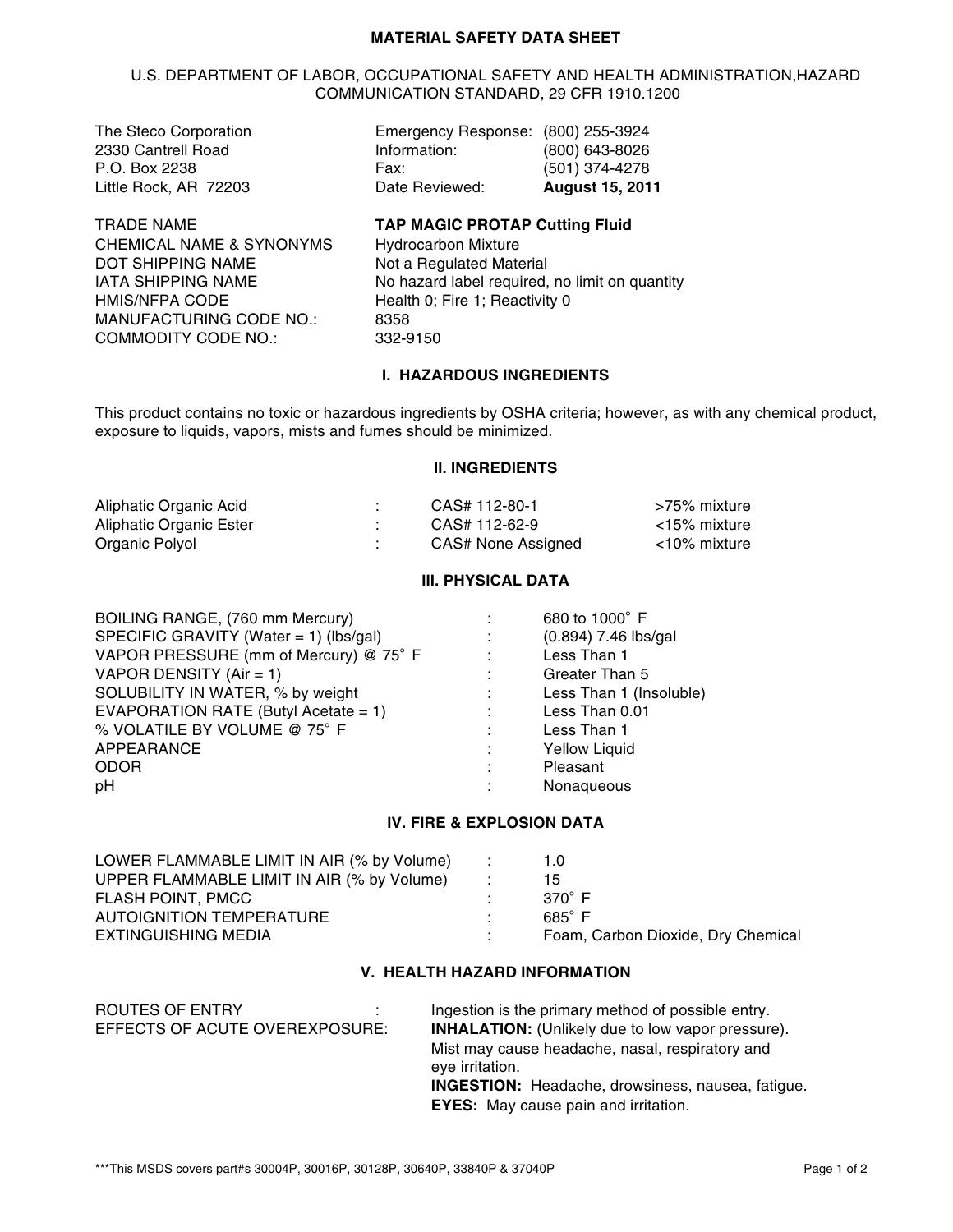| EFFECTS OF CHRONIC OVEREXPOSURE: | <b>SKIN CONTACT:</b> Prolonged or repeated exposure may                               |
|----------------------------------|---------------------------------------------------------------------------------------|
|                                  | cause irritation.                                                                     |
| <b>CARCINOGENICITY</b>           | Not a carcinogen or suspect carcinogen.                                               |
|                                  | EMERGENCY AND FIRST AID PROCEDURES: EYE: Flush eyes gently with water for at least 15 |
|                                  | minutes. Supportive treatment is recommended.                                         |
|                                  | <b>SKIN:</b> Wash with mild soap and water. Remove wetted                             |
|                                  | clothing.                                                                             |
|                                  | <b>INHALATION:</b> Remove to fresh air.                                               |
|                                  | <b>INGESTION:</b> Do not induce vomiting. Call a physician                            |
|                                  | and/or transport to emergency medical facility.                                       |
|                                  | <b>VI. REACTIVITY DATA</b>                                                            |

Materials such as sawdust or cloth rags which have been wetted with lubricant may be subject to spontaneous combustion during storage.

# **VII. DISPOSAL, SPILL OR LEAK PROCEDURES**

| <b>AQUATIC TOXICITY</b>          | Aquatic toxicity is low: Product is not soluble in water. Biodegradable. |
|----------------------------------|--------------------------------------------------------------------------|
| <b>SPILL OR LEAK PROCEDURES:</b> | Absorb with inert materials. Remove to out of doors and incinerate.      |
| WASTE DISPOSAL METHOD :          | PROTAP contains no environmentally hazardous substances. Small           |
|                                  | amounts may be incinerated in compliance with local, state and federal   |
|                                  | regulations. The recommended method of disposal for large quantities     |
|                                  | is recycling by a reclaimer or incineration. "If inert absorbents are    |
|                                  | employed in spill containment or cleanup, these absorbents must be       |
|                                  | non-biodegradable materials if destined for landfill disposal. Suitable  |
|                                  | absorbents include natural minerals (clay), activated charcoal, man-     |
|                                  | made polymers (HD polyethylene)."                                        |

# **VIII. SPECIAL PROTECTION INFORMATION**

**EYE PROTECTION:** Standard eye protection should be worn when using this product. **SKIN PROTECTION:** No special protection is needed. However, good personal hygiene practices should be followed. **RESPIRATORY:** If application to which this product is being applied generates excessive mist or fumes, then

appropriate respiratory protective equipment should be used. No special requirements under ordinary condition and use and proper ventilation of work area. **VENTILATION:** No special requirements under ordinary conditions of use and with adequate ventilation.

## **IX. SPECIAL PRECAUTIONS**

Product is ignitable, keep away from open flames. Do not expose to ignition sources. Do not store with strong oxidizers such as nitrates or perchlorates or oxygen under pressure. May cause swelling of some plastics and synthetic rubbers.

## **X. ADDITIONAL INFORMATION**

**Tap Magic PROTAP DOES NOT CONTAIN 1,1,1-trichloroethane** or any ozone depleting substances. PROTAP does not contain chlorine, phosphorous, active sulfur, nitrates, nitrite derivatives, amines, polynuclear aromatic compounds either as ingredients or trace contaminants. Shelf life is indefinite at ambient temperatures and left in original containers.

**Tap Magic PROTAP** does not contain any chemical compound listed on the SARA list of 'Extremely Hazardous Chemicals', and is in compliance with all of the requirements of the TSCA at the time of shipment.

**Caution:** Any cutting fluid can be "overworked" or "overheated", causing it to break down. This overuse is identified by the sight of or strong odor of vapors or fumes not normally present. The effects of these vapors or fumes on human health have not been fully determined. After use of this product, clean and lubricate